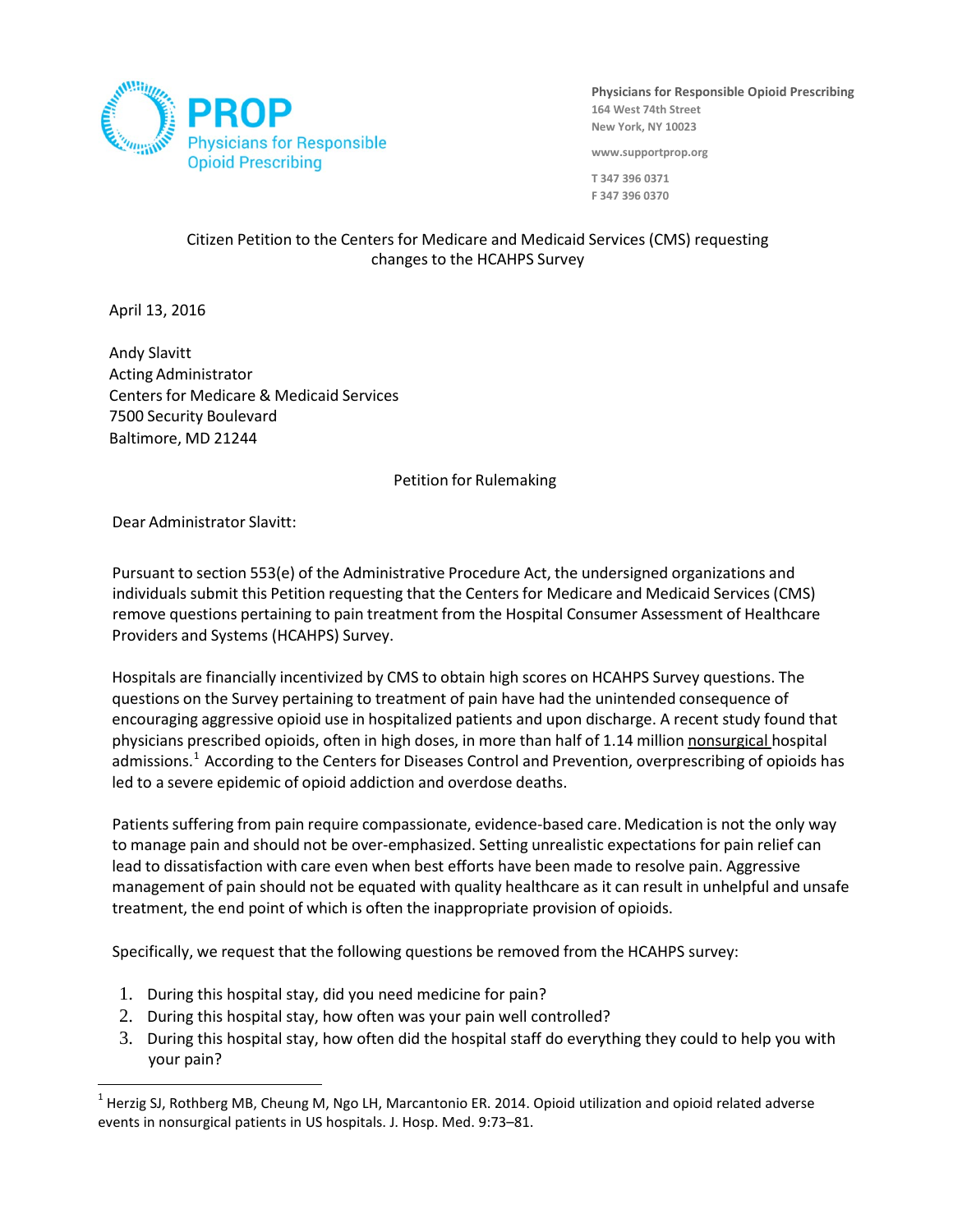For the reasons discussed in this petition, the undersigned Petitioners request that CMS issue a proposal for removing the pain questions listed above within 90 days, and finalize the rule change within 180 days, after allowing a reasonable period for public comment. If you have any questions about our requested changes, please contact the office of Dr. Andrew Kolodny at (347) 396-0371.

## Respectfully submitted,

Harry Chen, MD Commissioner Vermont Department of Health Burlington, VT

Cynthia A. Pearson Executive Director, National Women's Co-Director, Center for Drug Safety Health Network Co-founder, Raising Women's Voices for the Health Care We Need Washington, DC

Jane Ballantyne, MD President Physicians for Responsible Opioid Prescribing (PROP) New York, NY

Andrew Kolodny, MD Executive Director Physicians for Responsible Opioid Prescribing (PROP) New York, NY

Susan K. Blank, MD President Georgia Society of Addiction Medicine

Marvin D. Seppala, MD Chief Medical Officer Hazelden Betty Ford Foundation Center City, MN

Carl Christensen, MD, PhD Medical Director, Michigan Health Professionals Recovery Program Clinical Associate Professor, Psychiatry & OB Gyn Wayne State School of Medicine

R. Jeffrey Goldsmith, MD President American Society of Addiction Medicine Pennsylvania Department of Health Chevy Chase, MD

G. Caleb Alexander, MD, MS and Effectiveness Johns Hopkins Bloomberg School of Public Health Baltimore, MD

Jay C. Butler, MD, CPE Chief Medical Officer Alaska Department of Health and Social Services Anchorage, AK

Maria Montanaro, MSW Director Rhode Island State Department of Behavioral Healthcare, Developmental Disabilities & Hospitals

Jean Silver-Isenstadt, MD, PhD Executive Director National Physicians Alliance Washington, DC

Anna Lembke, MD Chief of Addiction Medicine Stanford University School of Medicine Stanford, CA

David Juurlink, MD, PhD Professor & Head, Div. of Clinical Pharmacology & Toxicology Senior Scientist, Institute for Clinical Evaluative Sciences, University of Toronto

Karen M. Murphy, PhD RN Secretary of Health Pottsville, PA

Chris Johnson, MD American College of Emergency Physicians, Board of Trustees, Minnesota Medical Association. Chair, Minnesota Dept. of Human Services Opioid Prescribing Work Group

Elinore F. McCance-Katz, M.D., PhD Chief Medical Officer Rhode Island Department of Behavioral Health, Developmental Disabilities, and Hospitals

Esther L. Muña Chief Executive Officer Commonwealth Healthcare Corporation Northern Mariana Islands

Leslie Dye, MD President American College of Medical Toxicology Phoenix, AZ James A. Harrow, MD, PhD Medical Director Alabama Physician Health Program Montgomery, Al

Samuel A. Ball, PhD President and CEO National Center on Addiction and Substance Abuse New York, NY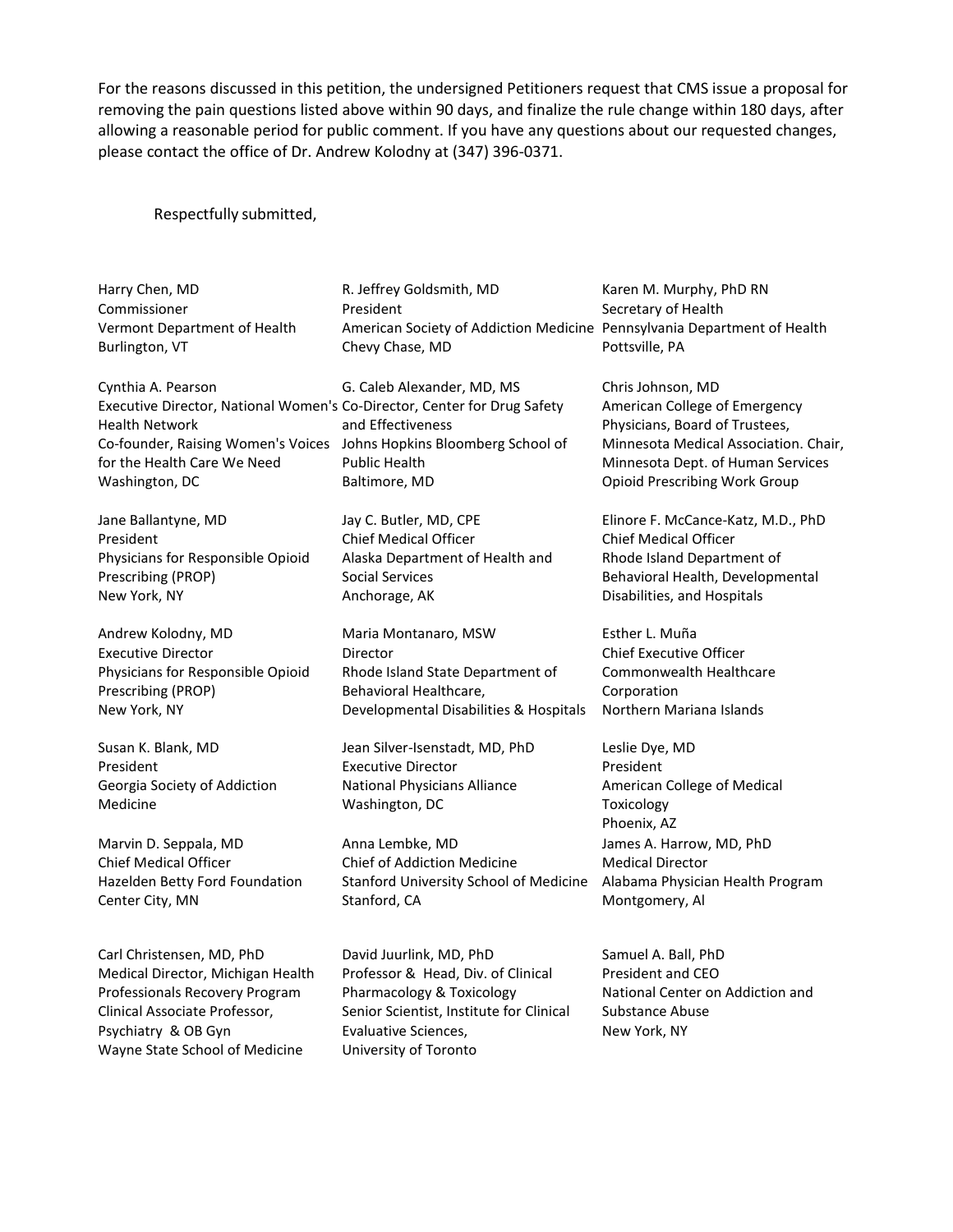Michael A. Carome, MD Director, Health Research Group Public Citizen Washington, DC

Michael Von Korff, ScD Senior Investigator Group Health Research Institute Seattle, WA

P. Bradley Hall, MD Executive Medical Director West Virginia Medical Professionals Health Program Mount Clare, WV

Christina M. Delos Reyes, MD Associate Professor Department of Psychiatry Cleveland, Ohio

Sherrie Rubin Director The Hope2gether Foundation San Diego, CA

Janet Colbert CEO, STOPPNOW Broward County, FL

Rosemary Orr, MD Professor of Anesthesiology and Pain Medicine, University of Washington and Seattle Children's Hospital, Seattle, WA

Robert Watson, MD Professor of Neurology, FSU COM Tallahassee, FL Professor Emeritus, UF COM Gainesville, FL

Ken Thompson, MD Trusted Servant Like Minded Docs Strasburg, PA

Terry R. Rogers, MD Medical Director Lakeside Milam Recovery Centers Kirkland, WA

Frederic M. Baurer, MD President Pennsylvania Society of Addiction Medicine

Adriane Fugh-Berman, MD Director, PharmedOut Georgetown University Medical Center Washington, DC

Judy Rummler Chair FED UP! Coalition to End the Opioid Epidemic Minneapolis, MN

Lewis Nelson, MD Professor, Emergency Medicine NYU School of Medicine New York, NY

Gary Mendell Founder, CEO Shatterproof New York, NY

Raymond V. Tamasi President/CEO Gosnold on Cape Cod

Kirk Moberg, MD, PhD Medical Director, Illinois Institute for Addiction Recovery Clinical Professor, Internal Medicine & Psychiatry University of Illinois College of Medicine Indianapolis, IN

Douglas J Davies, MD Medical Director, The Refuge Assistant Professor, Florida State University College of Medicine

Michael Price, MD Medical Director Bestcare Treatment Services Redmond, OR

Danesh Mazloomdoost, MD Medical Director Pain Management Medicine Lexington, KY

Merlin Kilbury, MD Associate Director Oklahoma Physicians Health Program Tulsa, OK

Jon Streltzer, MD Professor Emeritus of Psychiatry, University of Hawaii School of Medicine Honolulu, HI

Roy M. Poses, MD President Foundation for Integrity and Responsibility in Medicine Warren, RI

Lloyd J Gordon, MD Medical Director Southeast Behavioral Health/COPAC Brandon, MS

Judson (Kim) Bemis Chair Steve Rummler Hope Foundation Minneapolis, MN

Terry L. Alley, MD Medical Review Officer Franklin, TN

Darrin Mangiacarne, DO, MPH Fairbanks , Medical Director Diplomat, American Board of Addiction Medicine & American Osteopathic Board of Family Physicians

Teri Kroll People United to Stop Heroin on Long Island, Families in Support of Treatment Copiague Community Cares Edgewood, NY

Mel Pohl, MD Medical Director Las Vegas Recovery Center Las Vegas, NV

Michael Denicole, MD Medical Director The Meadows Wickenburg, AZ